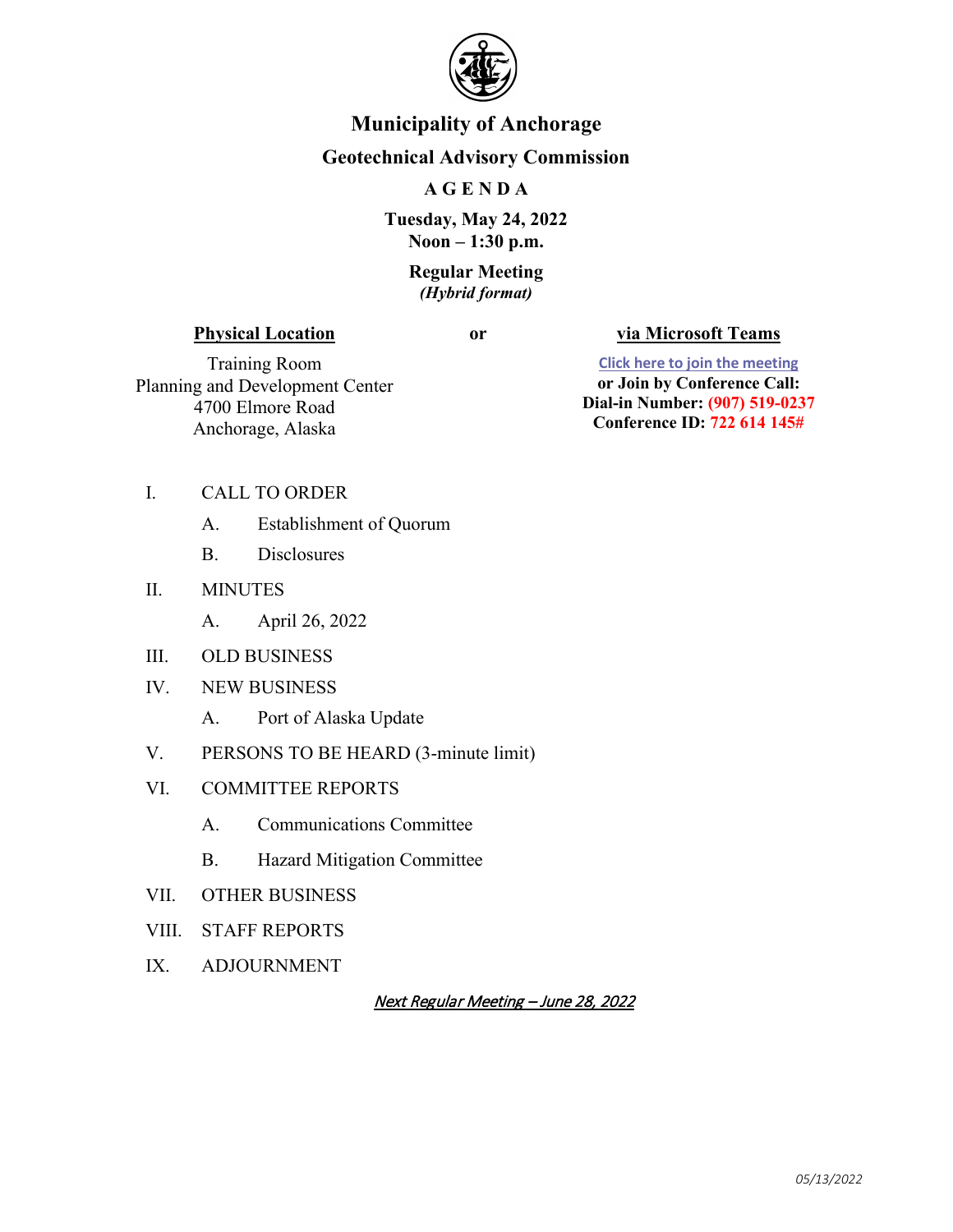

# **Municipality of Anchorage Geotechnical Advisory Commission**

# *ACTION SUMMARY*

Virtual Teams Meeting

12:00 Noon Tuesday, April 26, 2022

# *Regular Meeting*

# **I. CALL TO ORDER**

The meeting was called to order at 12:03 p.m.

## **A. Establishment of Quorum**

A quorum was present.

| Present: | Dennis Berry                                                                 |
|----------|------------------------------------------------------------------------------|
|          | Kyle Brennan, Vice Chair<br><b>Steven Halcomb</b>                            |
|          |                                                                              |
|          | David Hemstreet                                                              |
|          | Cody Kreitel                                                                 |
|          | Thomas Krzewinski                                                            |
|          | Keri Nutter                                                                  |
|          | Amy Steiner                                                                  |
|          | John Thornley, Chair                                                         |
| Staff:   | Tom Davis, Senior Planner, Planning Department                               |
|          | Wayne Bolen, Plan Reviewer, Building Safety, Development Services Department |
|          | Timothy Huntting, Geotechnical Lab Manager                                   |
|          | Project Management & Engineering Department                                  |
| Guests:  | Jake Horazdovsky, RESPC                                                      |

### **B. Disclosures**

No disclosures.

## **II. MINUTES**

A. **March 22, 2022**

*Commissioner Brennan* moved to approve the March 22 minutes as drafted. *Commissioner Berry* seconded.

### *The March 22, 2022 minutes were approved unanimously as presented.*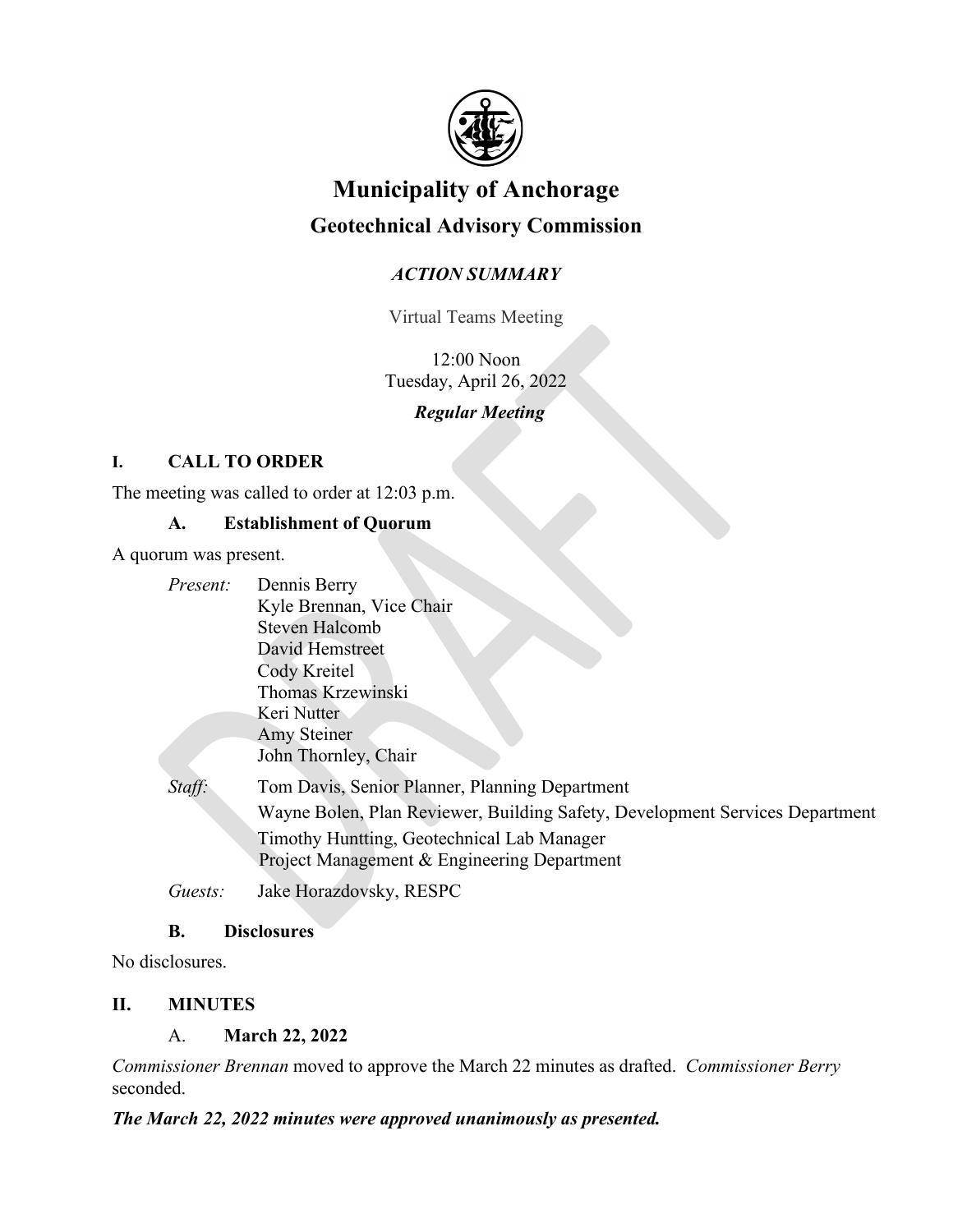#### **III. OLD BUSINESS**

### **A. Resolutions Thanking John Aho and Joey Yang for Their Service**

*Chair Thornley* explained that the resolution for Mr. Yang is ready for signature, and that Mr. Aho's length of service is still under research with staff. Once that research is incorporated into the resolution for Mr. Aho, the approved resolutions will be ready for presentation to Mr. Aho and Mr. Yang.

### **IV. NEW BUSINESS**

## **A. Expansion of the Building Safety Service Area – Jake Horazdovsky**

*Chair Thornley* introduced the guest presenter Jake Horazdovsky, SE, PE, a structural engineer with RESPEC. Mr. Horazdovsky is president of the Chugiak Community Council and a member of the Chugiak-Eagle River Advisory Board but is speaking as a resident of Chugiak-Eagle River.

*Jake Horazdovsky* delivered a presentation on the topic of the performance of single-family wood homes during the November 2018 earthquake, using the visuals provided in the GAC meeting packet. The presentation included case studies and concluded with recommendations for how to improve earthquake resiliency and adherence to building safety codes in Chugiak-Eagle River. *Mr. Horazdovsky* also gave his assessment of the status of efforts to advocate for changes, the challenges that face such efforts to carry out changes, and potential solutions.

Commissioners provided comments, asked questions, and discussed different aspects of this topic with Mr. Horazdovsky, including ideas such as reaching out to inform the residential mortgage finance sector about the problems presented.

Commissioners discussed possible next steps for the GAC regarding this topic, including determining what role or actions the GAC might take in terms of facilitating or informing community discussion regarding potential expansion of the Building Safety Service Area. Ideas included sending an awareness/informational letter to the Anchorage Assembly, Alaska Housing Finance Corporation, or other institutions.

*Chair Thornley* proposed continuing this business item to the next meeting and inviting a second presenter, Scott Hamill, about ongoing UAA research of earthquake resistance of structures.

### **B. GAC Outreach Letter to the Municipal Agencies and Organizations**

*Commissioner Nutter* explained that the draft outreach letter to municipal agencies and officials was sent out for Commissioners' individual edit comments and suggested Commissioners send any additional comments by end of the week.